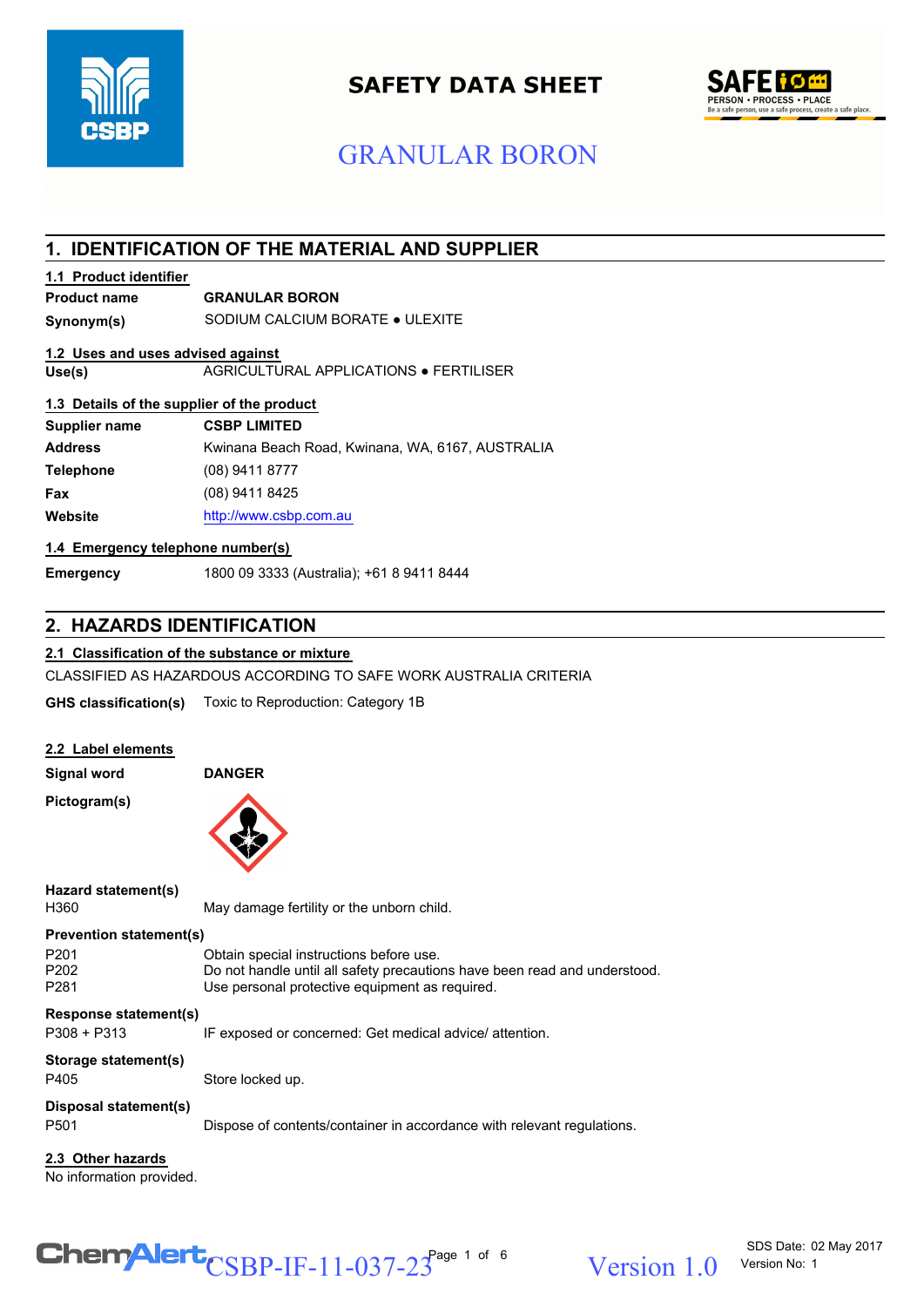# **3. COMPOSITION/ INFORMATION ON INGREDIENTS**

#### **3.1 Substances / Mixtures**

| Ingredient                                          | ' CA∟<br>. Number | Number                        | Content |
|-----------------------------------------------------|-------------------|-------------------------------|---------|
| . – –<br>CILIN<br>н١<br>)RA I E<br>:д'<br>,,,<br>JM | $\sim$<br>- 0.0-  | ror.<br>rn r<br>-<br>ว.ว:ว-.ว | $-99%$  |

## **4. FIRST AID MEASURES**

#### **4.1 Description of first aid measures**

If in eyes, hold eyelids apart and flush continuously with running water. Continue flushing until advised to stop by a Poisons Information Centre, a doctor, or for at least 15 minutes. **Eye**

**Inhalation** If inhaled, remove from contaminated area. Apply artificial respiration if not breathing.

If skin or hair contact occurs, remove contaminated clothing and flush skin and hair with running water. Continue flushing with water until advised to stop by a Poisons Information Centre or a doctor. **Skin**

**Ingestion** For advice, contact a Poisons Information Centre on 13 11 26 (Australia Wide) or a doctor (at once).

**First aid facilities** Eye wash facilities and safety shower are recommended.

#### **4.2 Most important symptoms and effects, both acute and delayed**

May impair fertility. May cause harm to the unborn child.

#### **4.3 Immediate medical attention and special treatment needed**

Treat symptomatically.

# **5. FIRE FIGHTING MEASURES**

#### **5.1 Extinguishing media**

Use an extinguishing agent suitable for the surrounding fire.

#### **5.2 Special hazards arising from the substance or mixture**

Non flammable. May evolve toxic gases if strongly heated.

#### **5.3 Advice for firefighters**

Treat as per requirements for surrounding fires. Evacuate area and contact emergency services. Remain upwind and notify those downwind of hazard. Wear full protective equipment including Self Contained Breathing Apparatus (SCBA) when combating fire. Use waterfog to cool intact containers and nearby storage areas.

#### **5.4 Hazchem code**

None allocated.

# **6. ACCIDENTAL RELEASE MEASURES**

#### **6.1 Personal precautions, protective equipment and emergency procedures**

Wear Personal Protective Equipment (PPE) as detailed in section 8 of the SDS. Clear area of all unprotected personnel. Contact emergency services where appropriate.

#### **6.2 Environmental precautions**

Prevent product from entering drains and waterways.

#### **6.3 Methods of cleaning up**

Contain spillage, then collect and place in suitable containers for reuse or disposal. Avoid generating dust.

#### **6.4 Reference to other sections**

See Sections 8 and 13 for exposure controls and disposal.

# **7. HANDLING AND STORAGE**

# **7.1 Precautions for safe handling**

Before use carefully read the product label. Use of safe work practices are recommended to avoid eye or skin contact and inhalation. Observe good personal hygiene, including washing hands before eating. Prohibit eating, drinking and smoking in contaminated areas.



SDS Date: 02 May 2017 Version No: 1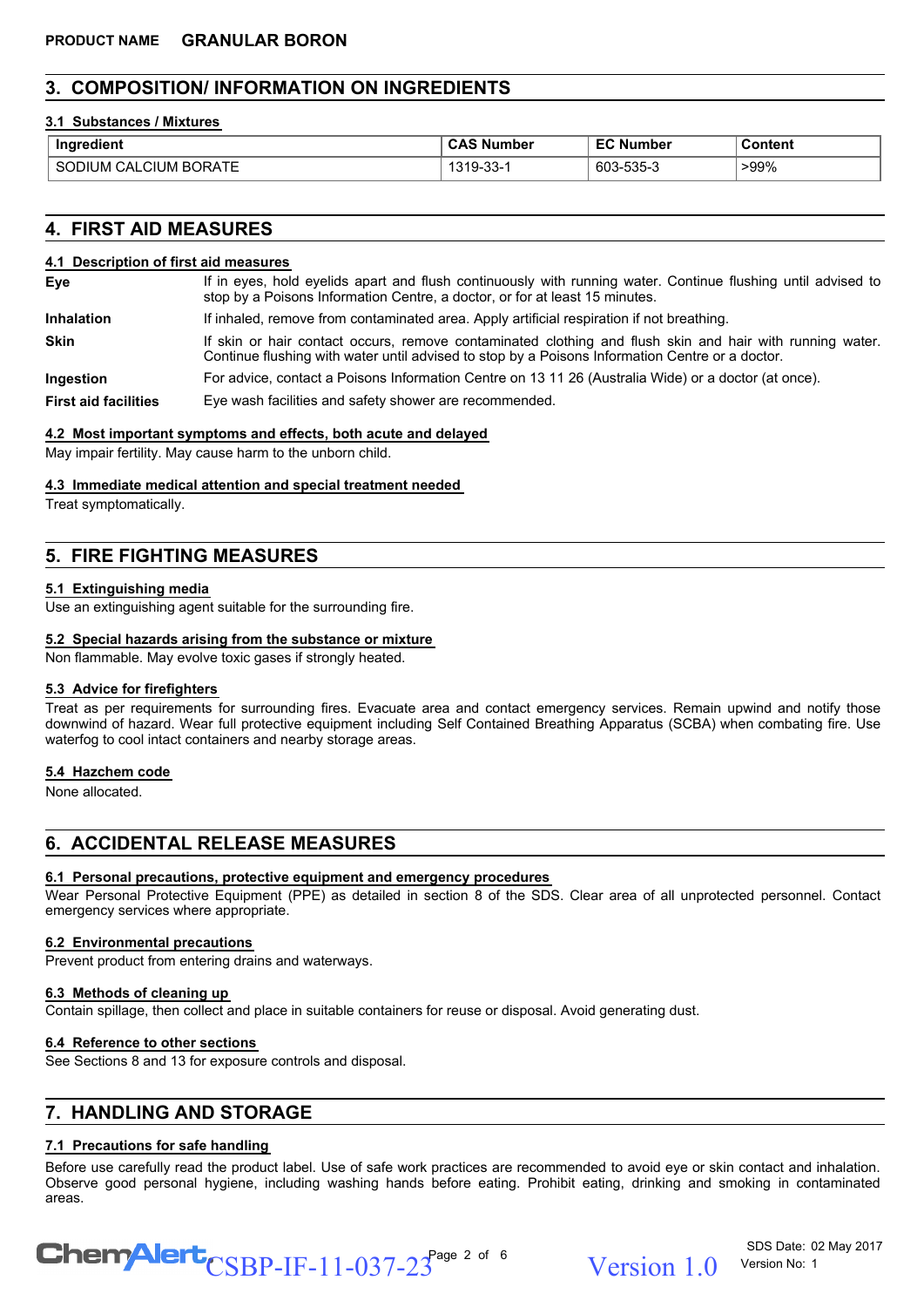### **PRODUCT NAME GRANULAR BORON**

#### **7.2 Conditions for safe storage, including any incompatibilities**

Store in a cool, dry, well ventilated area, removed from incompatible substances, heat or ignition sources and foodstuffs. Ensure product is adequately labelled, protected from physical damage and sealed when not in use.

#### **7.3 Specific end use(s)**

No information provided.

# **8. EXPOSURE CONTROLS / PERSONAL PROTECTION**

#### **8.1 Control parameters**

#### **Exposure standards**

No exposure standards have been entered for this product.

#### **Biological limits**

No biological limit values have been entered for this product.

#### **8.2 Exposure controls**

**Engineering controls** Avoid inhalation. Use in well ventilated areas.

#### **PPE**

| Eve / Face         | Wear dust-proof goggles.                                                                                                                                                                                                                  |
|--------------------|-------------------------------------------------------------------------------------------------------------------------------------------------------------------------------------------------------------------------------------------|
| <b>Hands</b>       | Wear PVC or rubber gloves.                                                                                                                                                                                                                |
| <b>Body</b>        | When using large quantities or where heavy contamination is likely, wear coveralls.                                                                                                                                                       |
| <b>Respiratory</b> | Where an inhalation risk exists, wear a Class P1 (Particulate) respirator. At high dust levels, wear a<br>Powered Air Purifying Respirator (PAPR) with Class P3 (Particulate) filter or a Full-face Class P3<br>(Particulate) respirator. |



# **9. PHYSICAL AND CHEMICAL PROPERTIES**

#### **9.1 Information on basic physical and chemical properties**

| Appearance                       | WHITE TO GREY GRANULES |
|----------------------------------|------------------------|
| <b>Odour</b>                     | <b>ODOURLESS</b>       |
| <b>Flammability</b>              | <b>NON FLAMMABLE</b>   |
| <b>Flash point</b>               | <b>NOT RELEVANT</b>    |
| <b>Boiling point</b>             | $>500^{\circ}$ C       |
| <b>Melting point</b>             | $> 500^{\circ}$ C      |
| <b>Evaporation rate</b>          | <b>NOT AVAILABLE</b>   |
| рH                               | <b>NOT AVAILABLE</b>   |
| <b>Vapour density</b>            | <b>NOT AVAILABLE</b>   |
| <b>Specific gravity</b>          | 2.20                   |
| Solubility (water)               | <b>NOT AVAILABLE</b>   |
| Vapour pressure                  | <b>NOT AVAILABLE</b>   |
| <b>Upper explosion limit</b>     | <b>NOT RELEVANT</b>    |
| Lower explosion limit            | <b>NOT RELEVANT</b>    |
| <b>Partition coefficient</b>     | <b>NOT AVAILABLE</b>   |
| <b>Autoignition temperature</b>  | <b>NOT AVAILABLE</b>   |
| <b>Decomposition temperature</b> | <b>NOT AVAILABLE</b>   |
| <b>Viscosity</b>                 | <b>NOT AVAILABLE</b>   |
| <b>Explosive properties</b>      | <b>NOT AVAILABLE</b>   |
| <b>Oxidising properties</b>      | <b>NOT AVAILABLE</b>   |
| <b>Odour threshold</b>           | <b>NOT AVAILABLE</b>   |
| 9.2 Other information            |                        |
| <b>Bulk density</b>              | $0.85 \text{ t/m}^3$   |

# $\text{CSBP-IF-11-037-23}^{\text{Page 3 of 6}}$  Version 1.0

Version 1 0 Version No: 1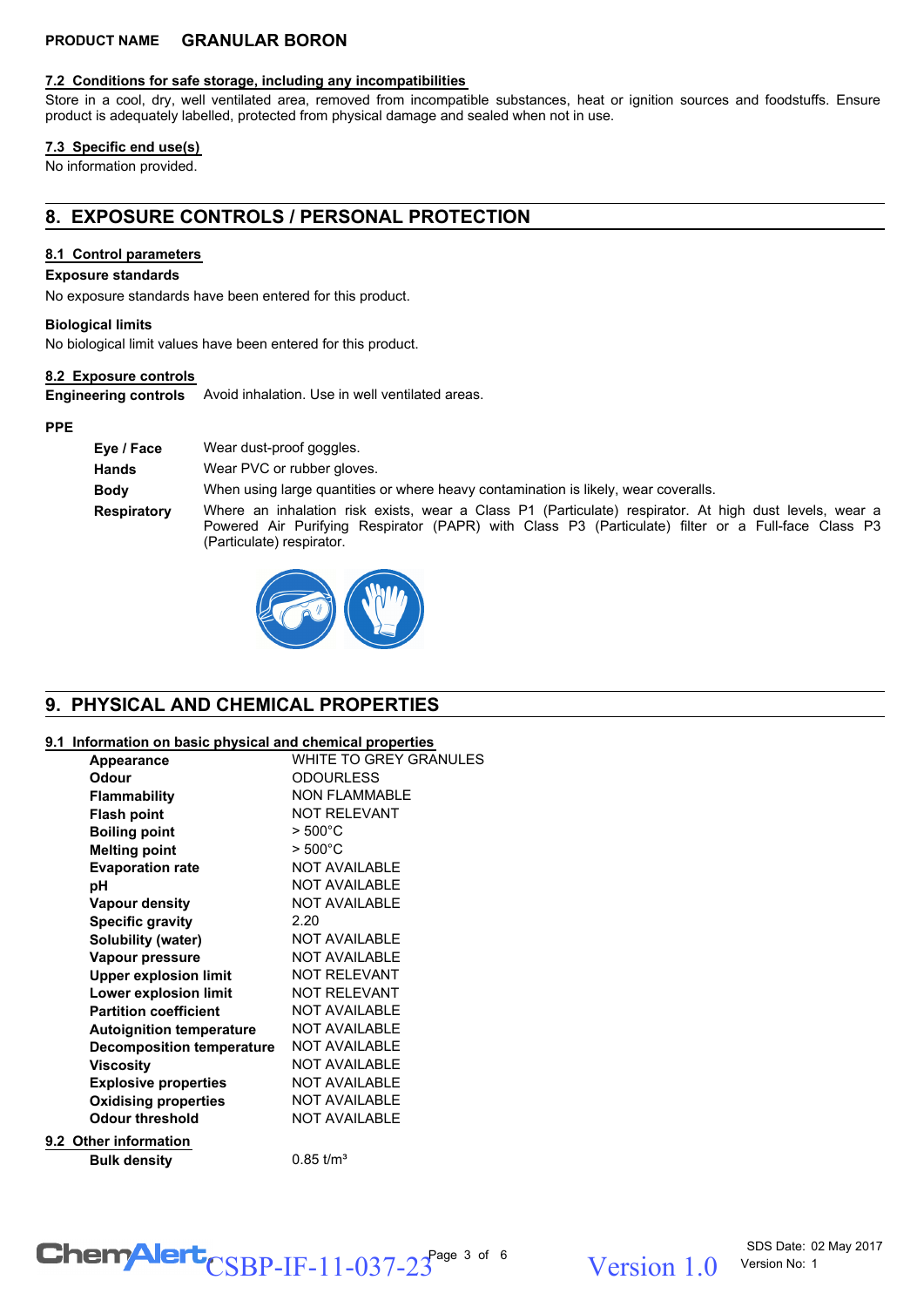# **10. STABILITY AND REACTIVITY**

#### **10.1 Reactivity**

Carefully review all information provided in sections 10.2 to 10.6.

#### **10.2 Chemical stability**

Stable under recommended conditions of storage.

#### **10.3 Possibility of hazardous reactions**

Polymerization will not occur.

#### **10.4 Conditions to avoid**

Avoid heat, sparks, open flames and other ignition sources.

#### **10.5 Incompatible materials**

Incompatible with oxidising agents (e.g. hypochlorites), acids (e.g. nitric acid), alkalis (e.g. sodium hydroxide), fluorine, alkaloidal and metallic salts.

#### **10.6 Hazardous decomposition products**

May evolve toxic gases if heated to decomposition.

# **11. TOXICOLOGICAL INFORMATION**

#### **11.1 Information on toxicological effects**

| <b>Acute toxicity</b>              | Based on available data, the classification criteria are not met.                                                                                                      |  |  |
|------------------------------------|------------------------------------------------------------------------------------------------------------------------------------------------------------------------|--|--|
| <b>Skin</b>                        | Contact may result in irritation, redness, pain and rash.                                                                                                              |  |  |
| Eye                                | Contact may result in irritation, lacrimation, pain and redness.                                                                                                       |  |  |
| <b>Sensitisation</b>               | Not classified as causing skin or respiratory sensitisation.                                                                                                           |  |  |
| <b>Mutagenicity</b>                | Insufficient data available to classify as a mutagen.                                                                                                                  |  |  |
| Carcinogenicity                    | Insufficient data available to classify as a carcinogen.                                                                                                               |  |  |
| <b>Reproductive</b>                | May damage fertility or the unborn child. Animal studies have shown that exposure to high concentrations of<br>borates may effect the developing fetus and the testes. |  |  |
| STOT - single<br>exposure          | Over exposure may result in mucous membrane irritation of the respiratory tract, coughing, breathing<br>difficulties and nasal inflammation.                           |  |  |
| <b>STOT</b> - repeated<br>exposure | Not classified as causing organ damage from repeated exposure.                                                                                                         |  |  |
| <b>Aspiration</b>                  | Not classified as causing aspiration.                                                                                                                                  |  |  |

# **12. ECOLOGICAL INFORMATION**

#### **12.1 Toxicity**

No information provided.

#### **12.2 Persistence and degradability**

No information provided.

#### **12.3 Bioaccumulative potential**

No information provided.

#### **12.4 Mobility in soil**

No information provided.

#### **12.5 Other adverse effects**

Boron is an essential micronutrient for healthy growth of plants, however, it can be harmful to boron sensitive plants at higher concentrations. The desired level of boron in saturated soil is between 0.15ppm and 0.5ppm. Care should be taken to minimise the amount of boron product released to the environment. Calcium may precipitate out some of the boron, but this process will not significantly reduce toxicity to plants.

# **13. DISPOSAL CONSIDERATIONS**

 $\text{CSBP-IF-11-037-23}^{\text{Page 4 of 6}}$  Version 1.0

SDS Date: 02 May 2017 Version No: 1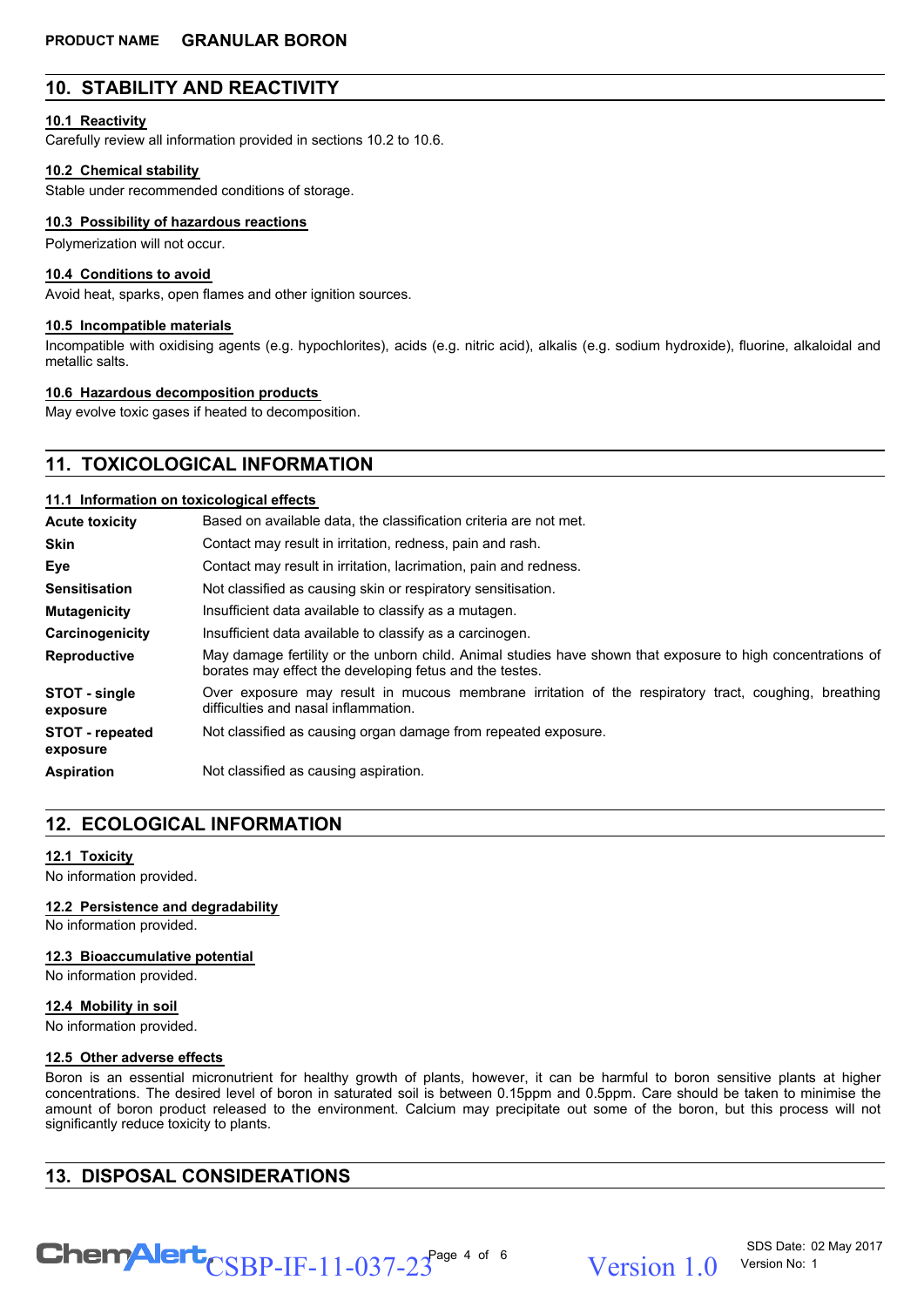#### **PRODUCT NAME GRANULAR BORON**

#### **13.1 Waste treatment methods**

Dispose of to an approved landfill or waste processing site. Contact the manufacturer/supplier for additional information (if required). **Waste disposal**

**Legislation Dispose of in accordance with relevant local legislation.** 

#### **14. TRANSPORT INFORMATION**

#### **NOT CLASSIFIED AS A DANGEROUS GOOD BY THE CRITERIA OF THE ADG CODE, IMDG OR IATA**

|                                     | <b>LAND TRANSPORT (ADG)</b> | <b>SEA TRANSPORT (IMDG / IMO)</b> | AIR TRANSPORT (IATA / ICAO) |
|-------------------------------------|-----------------------------|-----------------------------------|-----------------------------|
| 14.1 UN Number                      | None allocated.             | None allocated.                   | None allocated.             |
| 14.2 Proper<br><b>Shipping Name</b> | None allocated.             | None allocated.                   | None allocated.             |
| 14.3 Transport<br>hazard class      | None allocated.             | None allocated.                   | None allocated.             |
| 14.4 Packing Group                  | None allocated.             | None allocated.                   | None allocated.             |

#### **14.5 Environmental hazards**

No information provided.

#### **14.6 Special precautions for user**

**Hazchem code** None allocated.

### **15. REGULATORY INFORMATION**

|                             |                                                                                                                                                                    | 15.1 Safety, health and environmental requiations/legislation specific for the substance or mixture                           |  |
|-----------------------------|--------------------------------------------------------------------------------------------------------------------------------------------------------------------|-------------------------------------------------------------------------------------------------------------------------------|--|
| <b>Poison schedule</b>      | A poison schedule number has not been allocated to this product using the criteria in the Standard for the<br>Uniform Scheduling of Medicines and Poisons (SUSMP). |                                                                                                                               |  |
| <b>Classifications</b>      |                                                                                                                                                                    | Safework Australia criteria is based on the Globally Harmonised System (GHS) of Classification and<br>Labelling of Chemicals. |  |
|                             | The classifications and phrases listed below are based on the Approved Criteria for Classifying Hazardous<br>Substances [NOHSC: 1008(2004)].                       |                                                                                                                               |  |
| <b>Hazard codes</b>         | Repr.                                                                                                                                                              | Reproductive toxin                                                                                                            |  |
| <b>Risk phrases</b>         | R <sub>60</sub><br>R <sub>61</sub>                                                                                                                                 | May impair fertility.<br>May cause harm to the unborn child.                                                                  |  |
| <b>Safety phrases</b>       | S36<br>S <sub>53</sub>                                                                                                                                             | Wear suitable protective clothing.<br>Avoid exposure - obtain special instructions before use.                                |  |
| <b>Inventory listing(s)</b> | <b>AUSTRALIA: AICS (Australian Inventory of Chemical Substances)</b><br>All components are listed on AICS, or are exempt.                                          |                                                                                                                               |  |

## **16. OTHER INFORMATION**

**Additional information**

RESPIRATORS: In general the use of respirators should be limited and engineering controls employed to avoid exposure. If respiratory equipment must be worn ensure correct respirator selection and training is undertaken. Remember that some respirators may be extremely uncomfortable when used for long periods. The use of air powered or air supplied respirators should be considered where prolonged or repeated use is necessary.

PERSONAL PROTECTIVE EQUIPMENT GUIDELINES:

The recommendation for protective equipment contained within this report is provided as a guide only. Factors such as form of product, method of application, working environment, quantity used, product concentration and the availability of engineering controls should be considered before final selection of personal protective equipment is made.

 $\text{CSBP-IF-11-037-23}^{\text{Page 5 of 6}}$  Version 1.0

SDS Date: 02 May 2017 Version No: 1